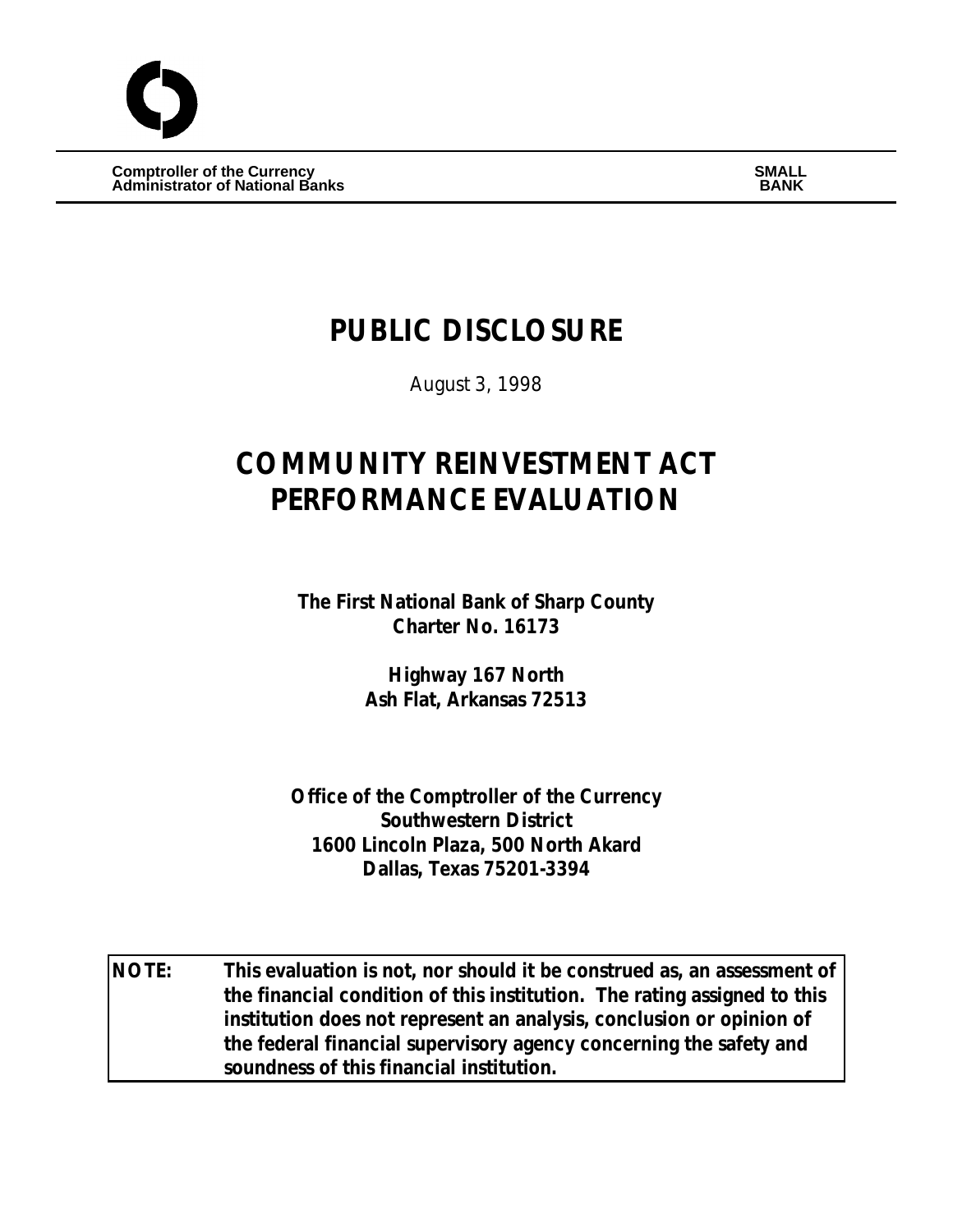# **GENERAL INFORMATION**

*The Community Reinvestment Act (CRA) requires each federal financial supervisory agency to use its authority when examining financial institutions subject to its supervision, to assess the institution's record of meeting the credit needs of its entire community, including low- and moderate-income neighborhoods, consistent with safe and sound operation of the institution. Upon conclusion of such examination, the agency must prepare a written evaluation of the institution's record of meeting the credit needs of its community.* 

*This document is an evaluation of the Community Reinvestment Act (CRA) performance of The First National Bank of Sharp County prepared by the Office of the Comptroller of the Currency (OCC), the institution's supervisory agency, as of August 3, 1998. The agency rates the CRA performance of an institution consistent with the provisions set forth in Appendix A to 12 C.F.R. Part 25.*

# **INSTITUTION'S CRA RATING:** This institution is rated *SATISFACTORY***.**

The conclusion is based on the following:

- $\blacktriangleright$  The loan-to-deposit ratio is reasonable given the bank's size, financial condition, and the assessment area credit needs.
- $\blacktriangleright$  A substantial majority of loans are made in the assessment area.
- $\blacktriangleright$  The geographic distribution of loans reflects reasonable dispersion throughout the assessment area.
- The distribution of borrowers reflects, given the demographics of the assessment area, reasonable penetration among individuals of different income levels (including low- and moderate-income) and businesses of different sizes.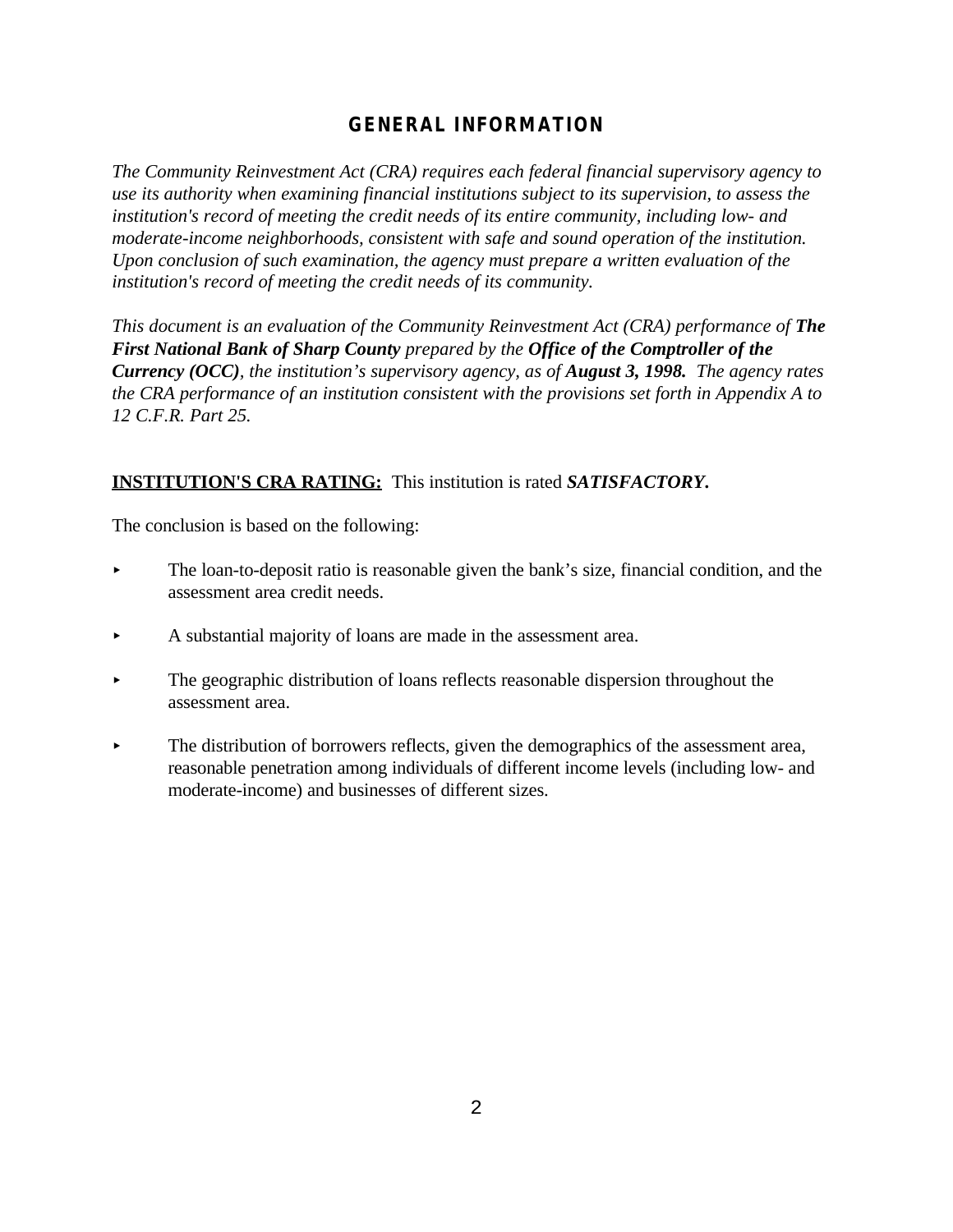*The following table indicates the performance level of The First National Bank of Sharp County with respect to each of the five performance criteria.*

| <b>SMALL INSTITUTION</b><br><b>ASSESSMENT CRITERIA</b>                                      | <b>The First National Bank Sharp County</b><br>PERFORMANCE LEVELS              |                                                                               |                                                                                   |  |  |  |
|---------------------------------------------------------------------------------------------|--------------------------------------------------------------------------------|-------------------------------------------------------------------------------|-----------------------------------------------------------------------------------|--|--|--|
|                                                                                             | <b>Exceeds</b><br><b>Standards for</b><br>Satisfactory<br><b>Performance</b>   | <b>Meets</b><br><b>Standards</b><br>for<br>Satisfactory<br><b>Performance</b> | Does not<br>meet<br><b>Standards</b><br>for<br>Satisfactory<br><b>Performance</b> |  |  |  |
| Loan-to-Deposit Ratio                                                                       |                                                                                | X                                                                             |                                                                                   |  |  |  |
| Lending in Assessment Area                                                                  | X                                                                              |                                                                               |                                                                                   |  |  |  |
| Lending to Borrowers of Different<br>Incomes and to Businesses of Different<br><b>Sizes</b> |                                                                                | X                                                                             |                                                                                   |  |  |  |
| Geographic Distribution of Loans                                                            |                                                                                | X                                                                             |                                                                                   |  |  |  |
| <b>Response to Complaints</b>                                                               | No applicable CRA complaints have been received since<br>the prior evaluation. |                                                                               |                                                                                   |  |  |  |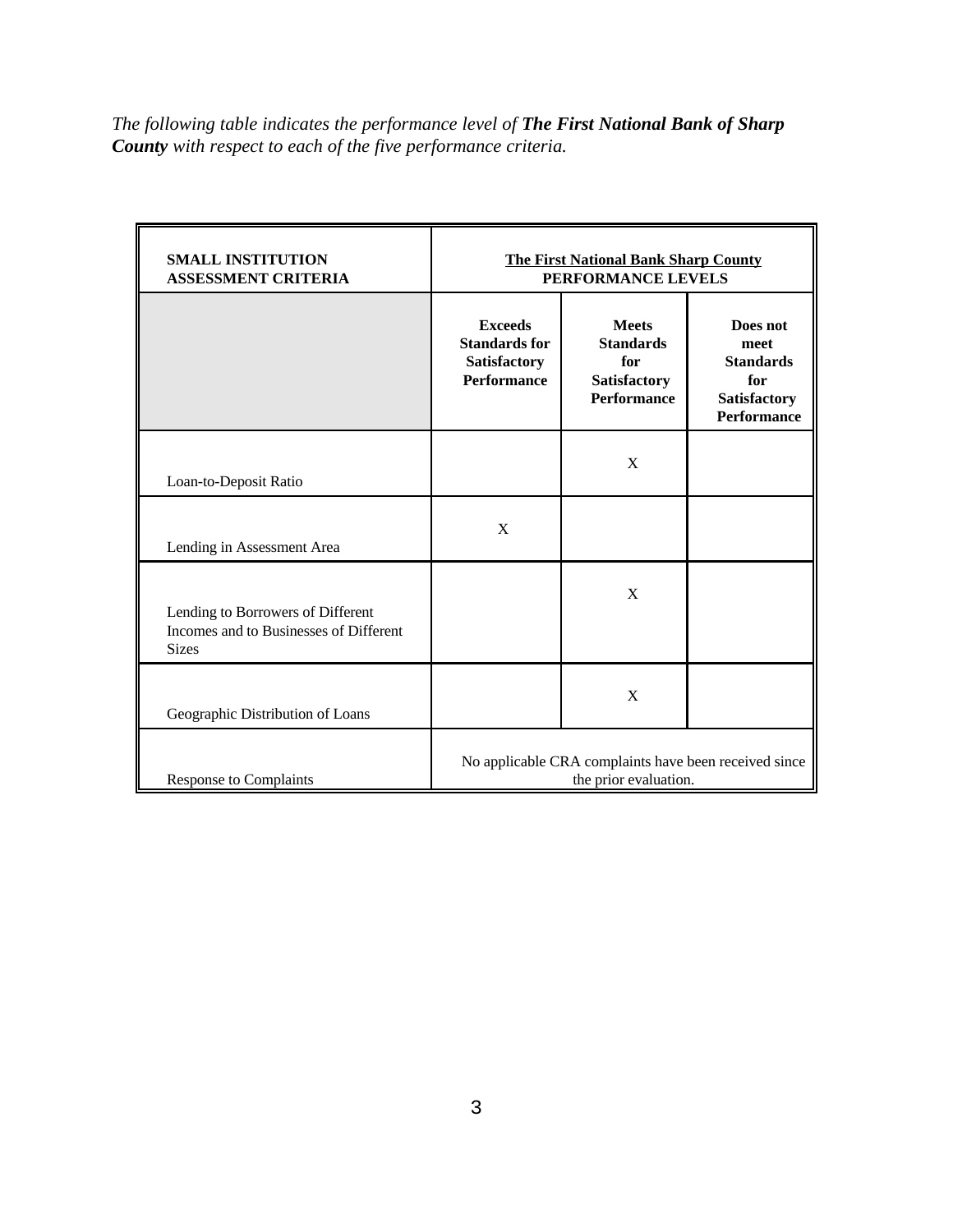### **DESCRIPTION OF INSTITUTION**

First National Bank of Sharp County (FNBSC) has a main office and two automated teller machines (ATM's) located in Ash Flat, Sharp County, Arkansas, which has a population 667 people. The bank has a branch in Cherokee Village, Sharp County, Arkansas (a planned retirement community located 8 miles northeast of Ash Flat with an estimated population of about 4,500 people), a branch in Hardy, Sharp County, Arkansas (10 miles northeast of Ash Flat with a population of 538 people), a branch in Melbourne, Izard County, Arkansas (28 miles southwest of Ash Flat with a population of 1,562 people), and a branch in Salem, Fulton County, Arkansas (17 miles northwest of Ash Flat with a population of 1,474 people). Both the Melbourne and Salem branches were obtained in 1996 from other banks. One of the Ash Flat ATM's is located inside a Walmart Supercenter. All of the branches have drive-up facilities and ATM's. Lending services are available at the main office and all of the branches. As of June 30, 1998, the bank reported total assets of \$167 million with \$114 million in total loans.

The bank's primary business focus is residential home loans. FNBSC offers mortgage, home improvement, agricultural, commercial real estate, commercial, and consumer loans. The loan portfolio composition as of June 30, 1998, is as follows:

| <b>Loan Type</b>              | \$ Volume<br>(000) | $%$ of<br><b>Portfolio</b> |
|-------------------------------|--------------------|----------------------------|
| 1-4 Family Residential        | \$63,486           | 56%                        |
| Installment                   | 12,587             | 11%                        |
| Farmland                      | 4,540              | 4%                         |
| Commercial                    | 13,352             | 12%                        |
| <b>Commercial Real Estate</b> | 17,026             | 15%                        |
| Agriculture                   | 3,188              | 2%                         |
| TOTAL                         | 114,179            | 100%                       |

FNBSC offers convenient banking hours and has a variety of loan and deposit products to meet the service needs in the assessment area. There are no financial impediments that would limit the bank's ability to meet the credit needs in its assessment area.

The bank is 100% owned by First Sharp County Banchares, Inc., a one-bank holding company. This Office performed the previous CRA examination as of May 17, 1995, and the bank was rated "Outstanding."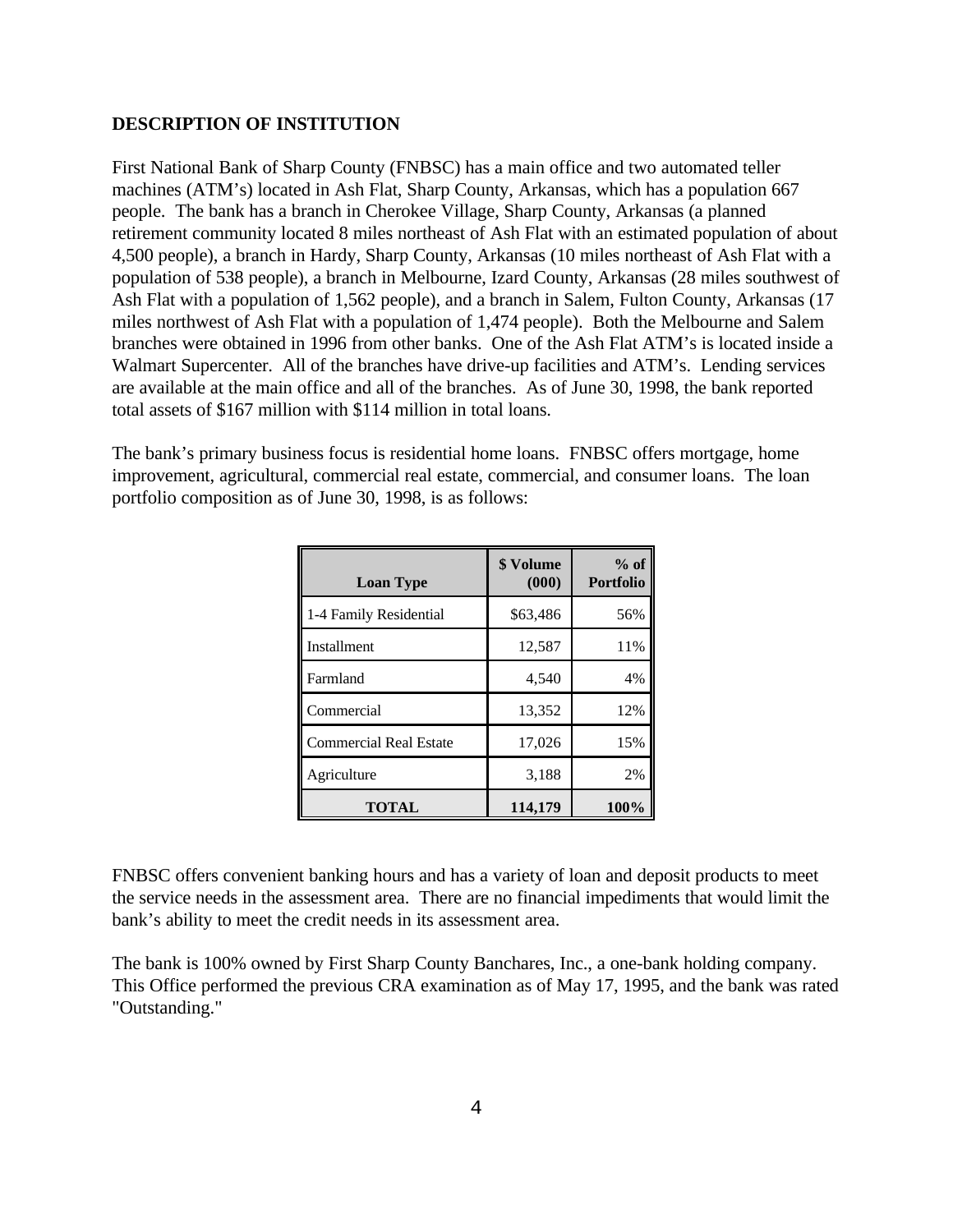Since conversion to its current software system in November 1996, the bank has not performed a geocoding analysis of its loans. Although each loan is assigned a geocode, it is maintained only on the daily new loan list. Currently, the bank has no automated way to retrieve and analyze this information. Therefore, management does not analyze the geographic distribution of loans on an annual basis.

# **DESCRIPTION OF THE ASSESSMENT AREA**

The bank's assessment area is all of Fulton, Izard and Sharp counties. There are 10 block numbering areas (BNA's) in the assessment area, seven of which are middle-income BNA's and three of which are moderate-income BNA's. These BNA's are: 9501 and 9502 in Fulton County; 9601, 9602, 9603 and 9604 in Izard County; and, 9701, 9702, and 9703 in Sharp County. The assessment area meets the requirements of the regulation and does not arbitrarily exclude low- or moderate-income geographies.

According to 1990 Census Data, the population of Fulton, Izard and Sharp counties was 10,037, 11,364, and 14,109 respectively. In 1990, the median family income for non-Metropolitan Statistical Areas (MSA) in Arkansas was \$22,420. This income figure is used to determine the income level of individual BNA's. BNA 9502 in Fulton County, BNA 9604 in Izard County and BNA 9701 in Sharp County are designated as moderate-income, according to 1990 Census Data. The Department of Housing and Urban Development has estimated that the median family income (MFI) in Arkansas for 1997 and 1998 were \$29,500 and \$30,100, respectively. The HUD estimated MFI is used to determine the income level of individual applicants and is updated annually.

The following table shows the income distribution of BNA's and families that comprise the bank's assessment area.

| <b>Income Distribution of BNAs and Families</b> |            |          |     |   |            |                      |     |                        |                     |       |            |  |          |       |     |
|-------------------------------------------------|------------|----------|-----|---|------------|----------------------|-----|------------------------|---------------------|-------|------------|--|----------|-------|-----|
| <b>Moderate-Income</b><br><b>Low-Income</b>     |            |          |     |   |            | <b>Middle-Income</b> |     |                        | <b>Upper-Income</b> |       |            |  |          |       |     |
|                                                 | <b>BNA</b> | Families |     |   | <b>BNA</b> | <b>Families</b>      |     | <b>BNA</b><br>Families |                     |       | <b>BNA</b> |  | Families |       |     |
|                                                 | 0%         | 2.544    | 23% | ⌒ | 30%        | 2.270                | 21% |                        | 70%                 | 2.781 | 26%        |  | 0%       | 3.289 | 30% |

Source: 1990 U.S. Census

Income levels are defined as follows: low-income = less than 50% of MFI (\$30,100 in 1998); moderate-income  $= 50\%$  to 79% of MFI, middle-income  $= 80\%$  to 119% of MFI; and upperincome  $=$  more than 120% of MFI.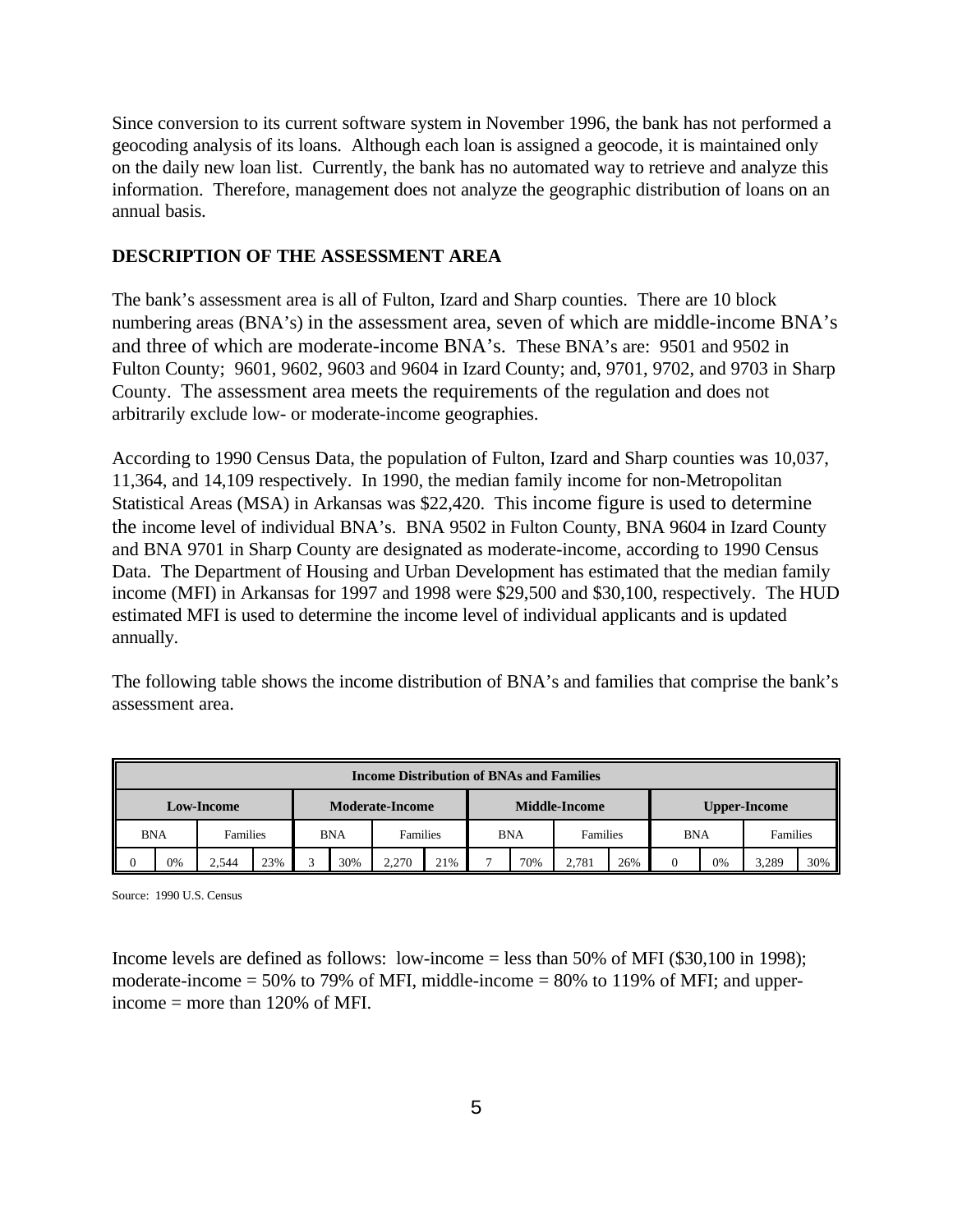The local economy is stable. The June 1998 unemployment rates for Fulton, Izard, and Sharp counties were 3.3%, 6.6%, and 5.8% respectively. Unemployment rate for the state of Arkansas was 5.0%, and the national unemployment rate was 4.5%. Most of the workforce are employed in tourist related industries, those who are dependent on retirees, and in agricultural related businesses. The 1990 Business Demographic data reports 53 farms and 849 businesses in the Fulton, Izard, and Sharp counties assessment area of which 53 (100%) farms and 799 (94%) businesses have gross annual revenues of \$1 million or less. There are six independent financial institutions located in assessment area, and branches of non-local financial institutions.

## **CONCLUSIONS WITH RESPECT TO PERFORMANCE CRITERIA**

#### **Loan-to-Deposit Ratio**

The loan-to-deposit (L/D) ratio is reasonable given the bank's size, financial condition, and assessment area credit needs. FNBSC is the largest bank in assessment area and has the second highest average L/D ratio with 72%. The Bank of Salem's average L/D ratio was almost 10% higher than FNBSC. The following table shows total assets (as of March 31, 1998) and the average loan-to-deposit ratio from June 30, 1995 to March 31, 1998 (12 quarters) of the banks in the assessment area.

| <b>Institution</b>                          | <b>Total Assets</b><br>(Millions) | Avg. $L/D$<br><b>Ratio</b> |
|---------------------------------------------|-----------------------------------|----------------------------|
| FNB-Sharp County, Ash Flat, AR              | \$170                             | 72%                        |
| FNB- Izard County, Calico Rock, AR          | \$85                              | 70%                        |
| Bank of Cave City, .Cave City, AR           | \$48                              | 66%                        |
| Bank of Evening Shade,<br>Evening Shade, AR | \$13                              | 58%                        |
| Bank of North Arkansas,<br>Melbourne, AR    | \$73                              | 62%                        |
| Bank of Salem, Salem, AR                    | \$72                              | 81%                        |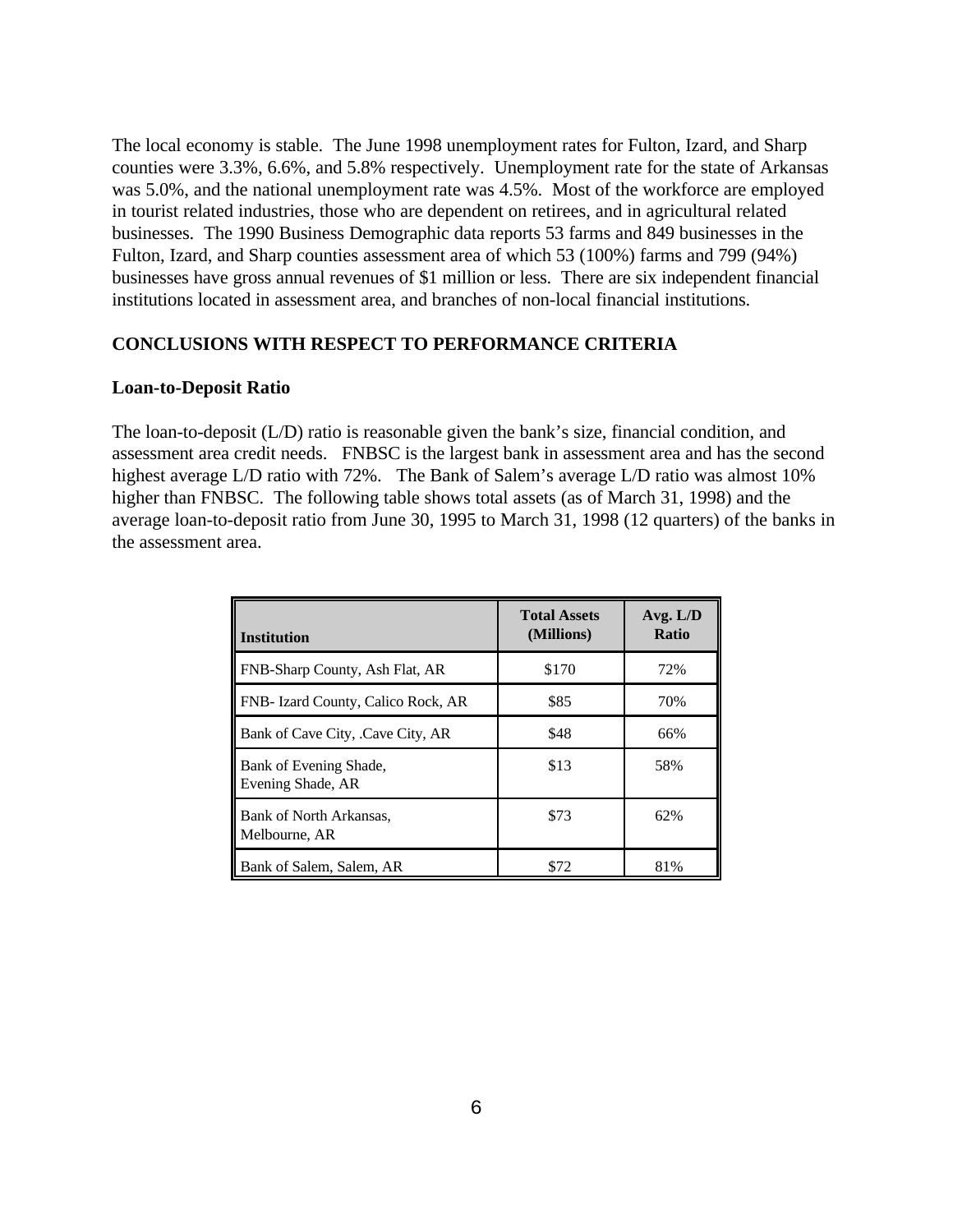## **Lending in Assessment Area**

A substantial majority of loans originated were made in the bank's assessment area. The bank's internal auditor performed an analysis of the geographic distribution of all loans made during March 1998. Based on this analysis, 252 loans of 292 by loan volume or 86% were made within the bank's assessment area. By dollar volume, \$3.4 million of \$4.2 million or 81% were made within the assessment area. An additional 8 loans (3%) and \$341,000 (8%) were to borrowers outside the assessment area, but secured by collateral located within the assessment area. If these additional loans were deemed to be inside the assessment area, the loan volume and dollar volume both increase to 89%.

A sample of 150 loans made between the 12 month period of July 1997 through June 1998 was chosen to determine the percentage of loans made within the assessment area. The following table reflects the distribution of loans originated inside and outside the assessment area.

| <b>Distribution of Loans in Assessment Area</b><br>Inside versus Outside              |     |     |             |     |  |  |  |  |
|---------------------------------------------------------------------------------------|-----|-----|-------------|-----|--|--|--|--|
| <b>LOCATION</b><br><b>Number</b><br><b>Percent</b><br><b>Percent</b><br><b>Amount</b> |     |     |             |     |  |  |  |  |
| <b>Inside</b>                                                                         | 126 | 84  | \$1,350,210 | 80  |  |  |  |  |
| Outside                                                                               | 24  | 16  | \$ 346,611  | 20  |  |  |  |  |
| Fotal                                                                                 | 150 | 100 | \$1,696,821 | 100 |  |  |  |  |

An additional 5 loans (3%) and \$199,000 (11%) were made to borrowers outside the assessment area, but secured by collateral located within the assessment area. If these additional loans were deemed to be inside the assessment area, the loan volume would increase to 87% and the dollar volume would increase to 91%.

# **Lending to Borrowers of Different Incomes and to Businesses of Different Sizes**

The distribution of borrowers reflects, given the demographics of the assessment area, reasonable penetration among individuals of different income levels (including low- and moderate-income) and businesses of different sizes. A sample of 150 loans was taken during the examination. Of these, 37 were loans to small businesses and small farms. The remaining 113 loans, consisting of installment and residential real estate, were used to determine the bank's record of lending to borrowers of different income levels. The table below shows the distribution by borrower income levels for the number and dollar volume of loans originated for July 1997 through June 1998.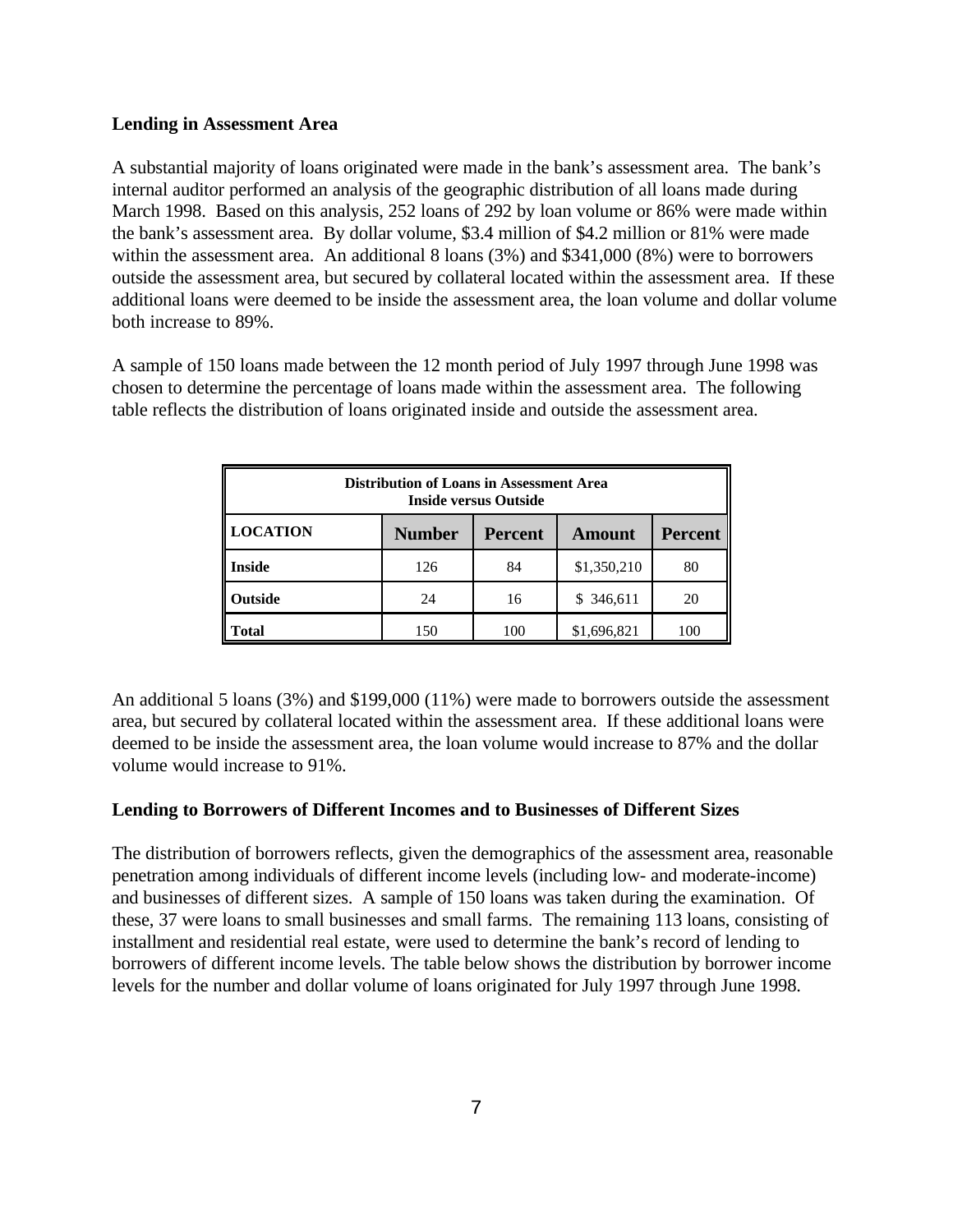| <b>Distribution of Loans in Assessment Area</b><br>by Borrower Income |           |               |                 |               |               |               |              |               |  |  |
|-----------------------------------------------------------------------|-----------|---------------|-----------------|---------------|---------------|---------------|--------------|---------------|--|--|
| Income Levels                                                         | Low       |               | <b>Moderate</b> |               | <b>Middle</b> |               | <b>Upper</b> |               |  |  |
|                                                                       | #         | $\frac{1}{2}$ | #               | $\frac{0}{0}$ | #             | $\frac{0}{0}$ | #            | $\frac{0}{0}$ |  |  |
| <b>Family Characteristics</b>                                         | 2,544     | 23%           | 2.270           | 21%           | 2,781         | 26%           | 3,289        | 30%           |  |  |
| Number of Loans                                                       | 20        | 17%           | 19              | 17%           | 37            | 33%           | 37           | 33%           |  |  |
| Dollar Volume                                                         | \$100,869 | 8%            | \$239,383       | 19%           | \$433,033     | 35%           | \$475,326    | 38%           |  |  |

Based on the sample taken by the internal auditor of all loans made during March 1998, approximately 15% by number of loans were made to low-income borrowers, 25% to moderateincome borrowers, 23% to middle-income borrowers, and 27% to upper-income borrowers.

Based on the sample of 37 loans taken during this examination, FNBSC has a satisfactory record of making loans to businesses and farms of different sizes. All 15 farm loans sampled were made to small farms with gross annual revenues of \$1 million or less. Of the 22 business loans, 15 or 68% by number and 82% by dollar volume were made to small businesses with gross annual revenues of \$1 million or less. As stated in the **Description of the Assessment Area**, Business Demographic Data shows that 94% of the businesses and 100% of the farms meet the definition of small businesses and small farms.

# **Geographic Distribution of Loans**

The geographic distribution of loans reflects reasonable dispersion throughout the assessment area. Of the BNA's in the assessment area, 30% are moderate-income and 70% are middleincome. Of the 150 loans sampled, 18 loans or 12% were made in moderate-income tracts and 88% were made in middle-income tracts. By dollar volume, 10% of the sampled loans were made in moderate-income tracts and 90% in middle-income tracts. The bank made loans in all moderate-income BNA's in the assessment area.

#### **Response to Complaints**

FNB has not received any formal complaints regarding its performance in meeting assessment area credit needs since the previous examination.